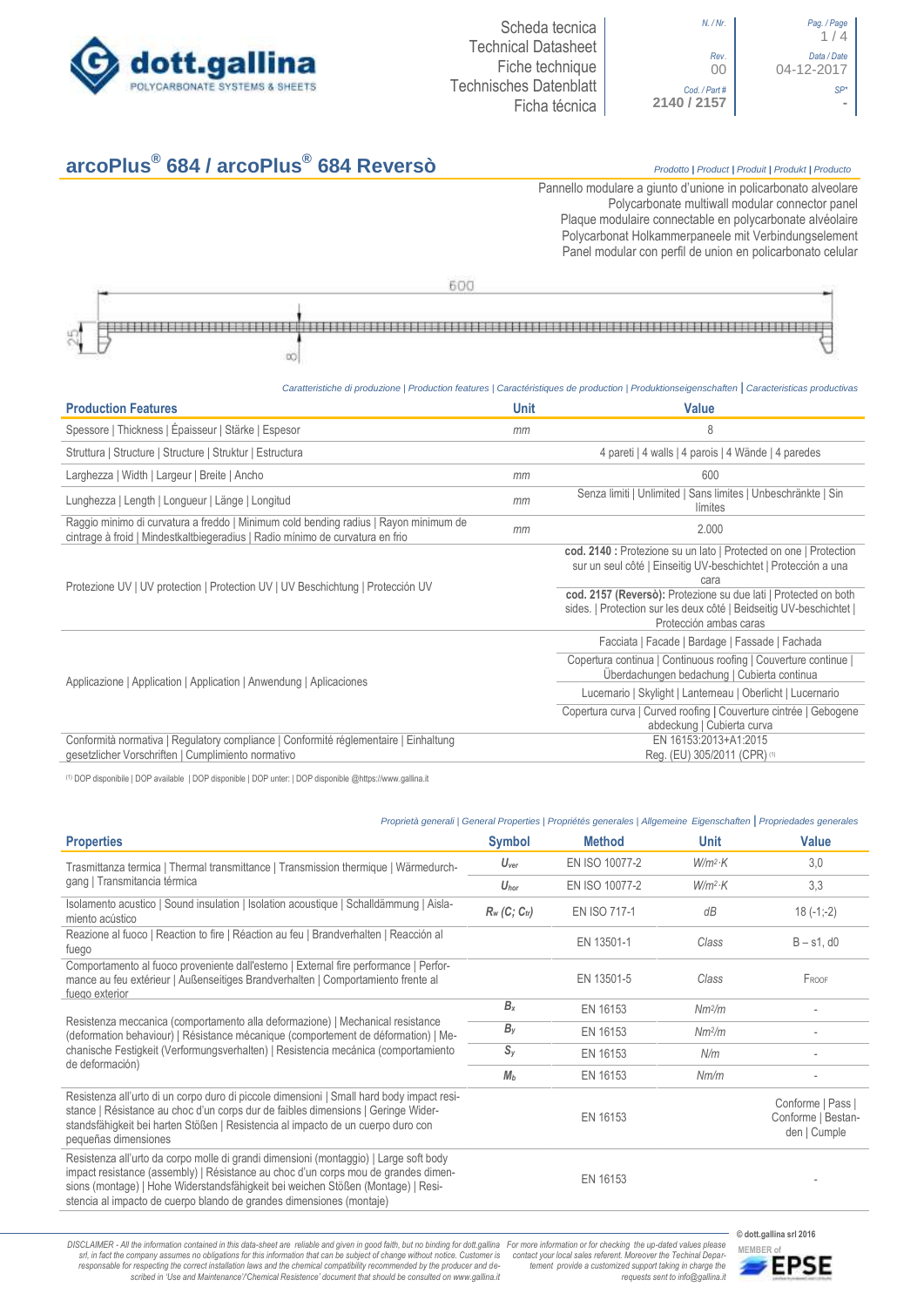

 $2 / 4$ 

### *Proprietà generali | General Properties | Propriétés generales | Allgemeine Eigenschaften* **|** *Propriedades generales*

| <b>Properties</b>                                                                                                                                           | <b>Symbol</b>              | <b>Method</b>      | Unit                    | Value                               |
|-------------------------------------------------------------------------------------------------------------------------------------------------------------|----------------------------|--------------------|-------------------------|-------------------------------------|
| Potere calorifico inferiore   Lower heating value   Pouvoir calorifique   Brennwert   Poder<br>calorífico                                                   | LHV                        | EN 16153           | MJ/kg                   | 29,8                                |
| Dilatazione termica lineare   Linear termal expansion   Dilatation thermique linéaire                                                                       |                            | EN 16153           | $mm/m$ ·K               | 0.065                               |
| Wärmedehnungskoeffizient   Dilatación térmica lineal                                                                                                        | $\alpha$                   |                    | $K-1$                   | $65 \times 10^{-6}$                 |
| Permeabilità al vapore acqueo   Water vapour permeability   Permeabilité à la vapeur<br>d'eau   Wasserdampfdurchlässigkeit   Permeabilidad al vapor de agua | δ                          | EN 16153           | $ma/m \cdot h \cdot Pa$ | $3.8 \times 10^{-5}$                |
| Temperatura di rammollimento Vicat   Vicat softening point   Point de ramollissement<br>Vicat   Vicat-Erweichungstemperatur   Punto de reblandamiento Vicat |                            | ISO 306 (B 50)     | °C                      | 146 - 151                           |
| Temperatura di impiego   Operating temperature   Température d'exploitation   Gebrau-<br>chstemperatur   Temperatura de uso                                 |                            |                    | $^{\circ}C$             | $-40/+120$                          |
| Durabilità   Durability   Durabilité   Haltbarkeit   Durabilidad (2)                                                                                        | $\Delta \tau_v/\Delta Y I$ | EN 16153           | Class                   | $\Delta A^{(3)}$ : $\Delta D^{(4)}$ |
|                                                                                                                                                             | ΔE                         | EN 14963 / EN 1873 | Class                   | Cu 1                                |
|                                                                                                                                                             | Δσ                         | EN 14963 / EN 1873 | Class                   | Ku 1                                |

@ Garanzia 10 anni | 10 years warranty | Garantie 10 ans | 10 Jahre Garantie | Garantia 10 años<br>@ Cristallo | Clear | Cristal | Farblos | Cristal<br>@ Altri colori | Other colours | Autres couleurs | Andere Farben | Otros co

*Trattamenti speciali | Special treatments | Traitements speciaux | Spezielle Behandlungen | Tratamientos especiales*

| CALEIDO                           |
|-----------------------------------|
| UV-TECH (5)                       |
| UV-MATT                           |
| AR                                |
| <b>REFLECTO</b>                   |
| AR ABSOLUTE                       |
| REFLECTO                          |
| IR                                |
| <b>BICOLOR</b>                    |
| AG (Anti-scratch / Anti-graffiti) |
|                                   |

(5) Garanzia 15 anni | 15 years warranty | Garantie 15 ans | 15 Jahre Garantie | Garantía 15 años

#### *Proprietà ottiche | Optical properties | Propriétés optiques | Optische Eigenschaften | Propiedades ópticas*

| <b>Colour</b>                                   |                   |                   |          |        |
|-------------------------------------------------|-------------------|-------------------|----------|--------|
|                                                 | [%]               |                   | 1% i     |        |
|                                                 | EN 14500 / EN 410 | EN 14500 / EN 410 | EN 16153 | EN 410 |
| Cristallo   Clear   Cristal   Farblos   Cristal |                   | 68                |          | 0,82   |
| Opale   Opal   Opale   Opal   Opal              |                   | 49                | 55       | 0,63   |
| Bronzo   Bronze   Bronze   Bronze   Bronce      | 45                |                   | 50       | 0.57   |

r., = Trasmissione luminosa | Light Transmission | Transmission lumineuse | Lichtdurchlässigkeit | Transmisión luminosa<br>r.∈ Trasmissione solare diretta | Direct solar energy transmittance | Transmission solare directole |

#### *Resistenza al carico | Load resistance | Résistence à la charge | Belastungswerte | Resistencia a la carga (7)*

(7) I valori di resistenza al carico variano in funzione dei profili di giunzione utilizzati | The load resistance values depend on the joining profiles used | Les valeurs de résistance à la charge varient en fonction des utilisés | Der Lastwiderstand hängt von den verwendeten Verbindungsprofilen ab | La resistencia a la carga varía según los perfiles de unión utilizados



DISCLAIMER - All the information contained in this data-sheet are reliable and given in good faith, but no binding for dott.gallina For more information or for checking the up-dated values please<br>-srl, in fact the company -responsable for respecting the correct installation laws and the chemical compatibility recommended by the producer and de-<br>scribed in 'Use and Maintenance'/'Chemical Resistence' document that should be consulted on www.g *tement provide a customized support taking in charge the requests sent to info@gallina.it*



**MEMBER of**<br>**EPSE**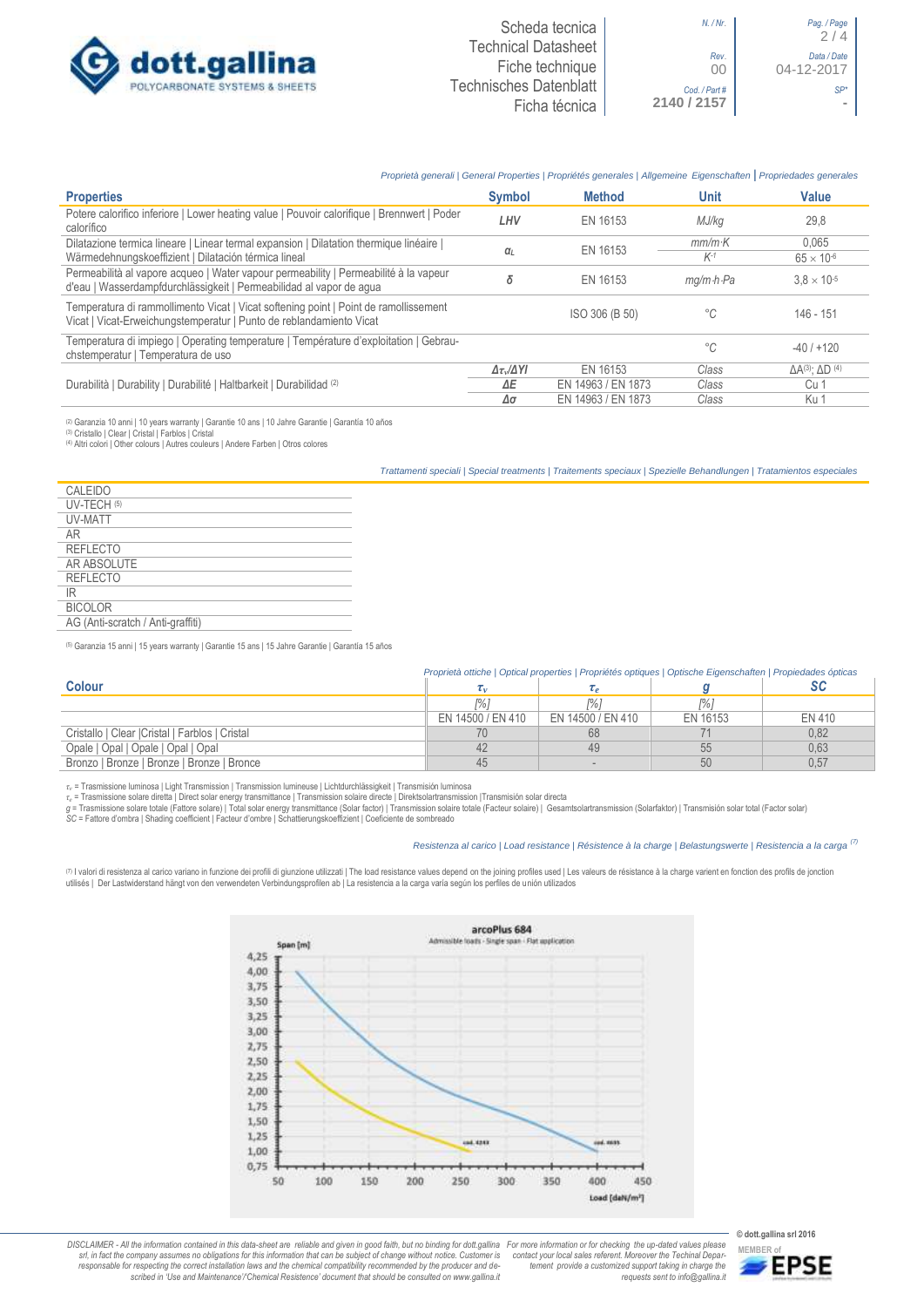



*N. / Nr*. *Pag. / Page* 3 / 4 *Rev*. *Data / Date* 00 04-12-2017 *Cod. / Part # SP\**







**© dott.gallina srl 2016** *tement provide a customized support taking in charge the requests sent to info@gallina.it* **MEMBER of**<br>**MEMBER of** 

DISCLAIMER - All the information contained in this data-sheet are reliable and given in good faith, but no binding for dott.gallina For more information or for checking the up-dated values please<br>-srl, in fact the company -responsable for respecting the correct installation laws and the chemical compatibility recommended by the producer and de-<br>scribed in 'Use and Maintenance'/'Chemical Resistence' document that should be consulted on www.g